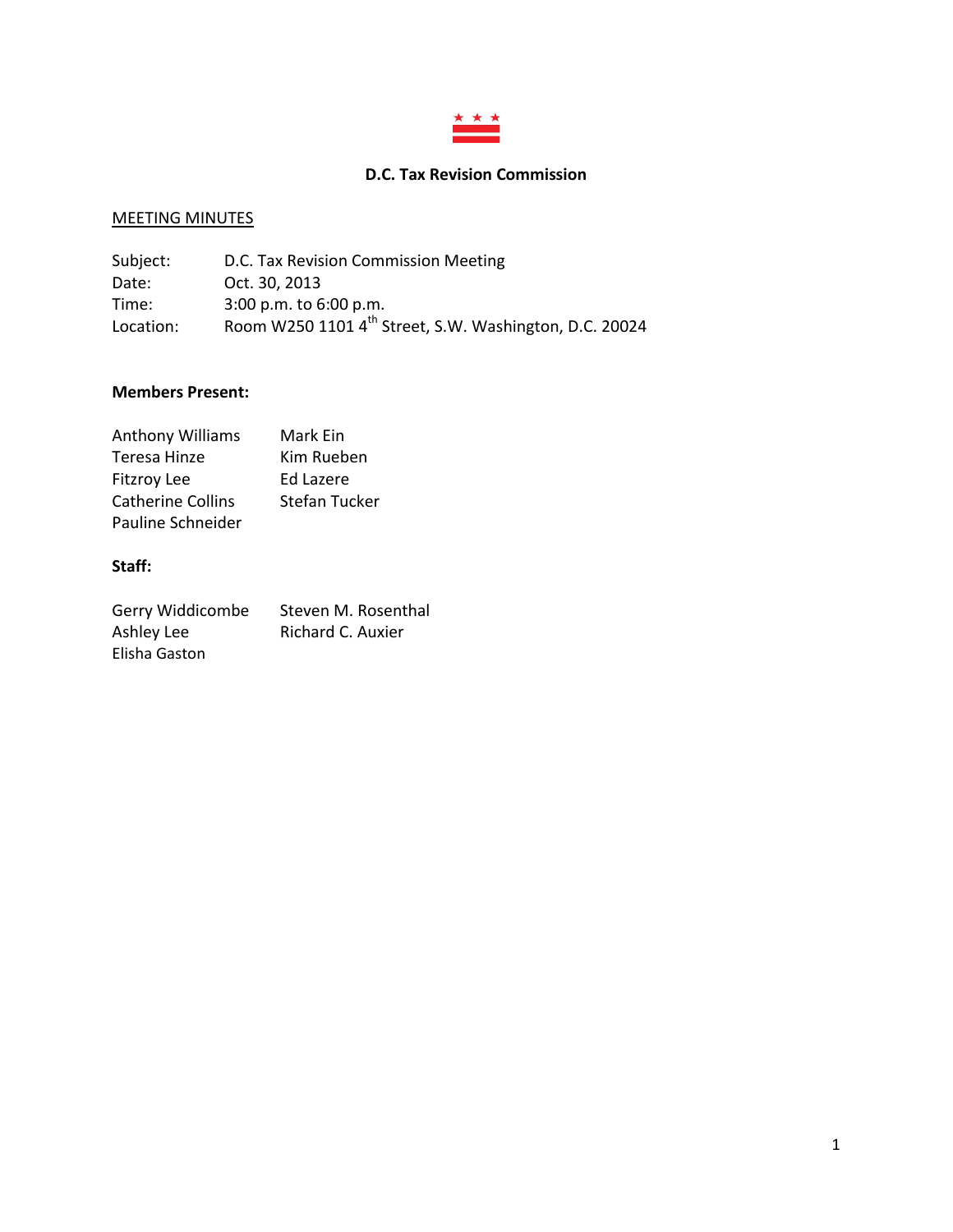### **I. Call to Order (Anthony Williams)**

Mr. Anthony Williams, the chair of the D.C. Tax Revision Commission (the "Commission"), called the meeting to order at 3:23 p.m., and began by thanking the Office of the Chief Financial Officer (OCFO), the Office of Revenue Analysis (ORA), and the Office of Tax and Revenue (OTR) for their exceptional contributions to the Commission's work. He announced that electronic copies of the materials for the meeting were available on the Commission's website, and invited members to consult Ms. Ashley Lee for hard copies. Mr. Williams notified those present that the Commission's next meeting would be held on Nov. 4, 2013, from 3 p.m. to 6 p.m., in the same room (Room W250 1101  $4<sup>th</sup>$  Street, S.W., D.C.), and that the Nov. 4 meeting would focus on tax administration.

# **II. Distribution of Minutes**

Mr. Williams asked if there was a motion for approval of the meeting minutes from Sept. 30 and Oct. 7. Mr. Ed Lazere made a motion to approve and Ms. Kim Reuben seconded his motion. Mr. Williams announced that the minutes were approved without objection. Mr. Williams noted that members would have an opportunity to review the minutes from the Commission's Oct. 21, 2013 at a later date.

# **III. Discussion of Commission Schedule and Deliberation Process**

Mr. Williams briefly explained that the Commission's deliberations would focus on real property taxes. He then turned the floor over to Mr. Gerry Widdicombe to brief the room on the Commission's upcoming schedule. Mr. Widdicombe announced that the tax policy options being considered would be presented by two members of the Commission's staff: Mr. Steven Rosenthal and Mr. Richard Auxier. He explained that the Commission would not be voting during the meeting, and that the Commission would revisit some issues at a catch-all deliberation meeting on November 18, 2013. He then asked Mr. Rosenthal to begin the deliberations.

# **IV. Deliberations: Property Taxes**

Mr. Rosenthal began by pointing out that D.C. relies heavily on business taxes for revenue, and that commercial real property tax revenue is far larger than the revenue generated from business franchise taxes. He explained that D.C. taxes the first \$3 million of commercial property value at \$1.65 per \$100 of assessed value and every additional dollar of value at \$1.85 per \$100. He noted that D.C.'s commercial property tax rate is high relative to its neighbors. In contrast, D.C.'s residential property tax rates (\$1.65 per \$100 of assessed value) are relatively low. Mr. Rosenthal commented briefly that vacant and blighted properties re taxed at a much higher rate in order to encourage use for better purposes, although the actual tax collection rate from abandoning owners was very low. Mr. Rosenthal announced that, as in previous meetings, proposals would be presented in groups of related policy options.

# *Options No. 38, No. 39 and No. 40: Adjust Property Tax Rates*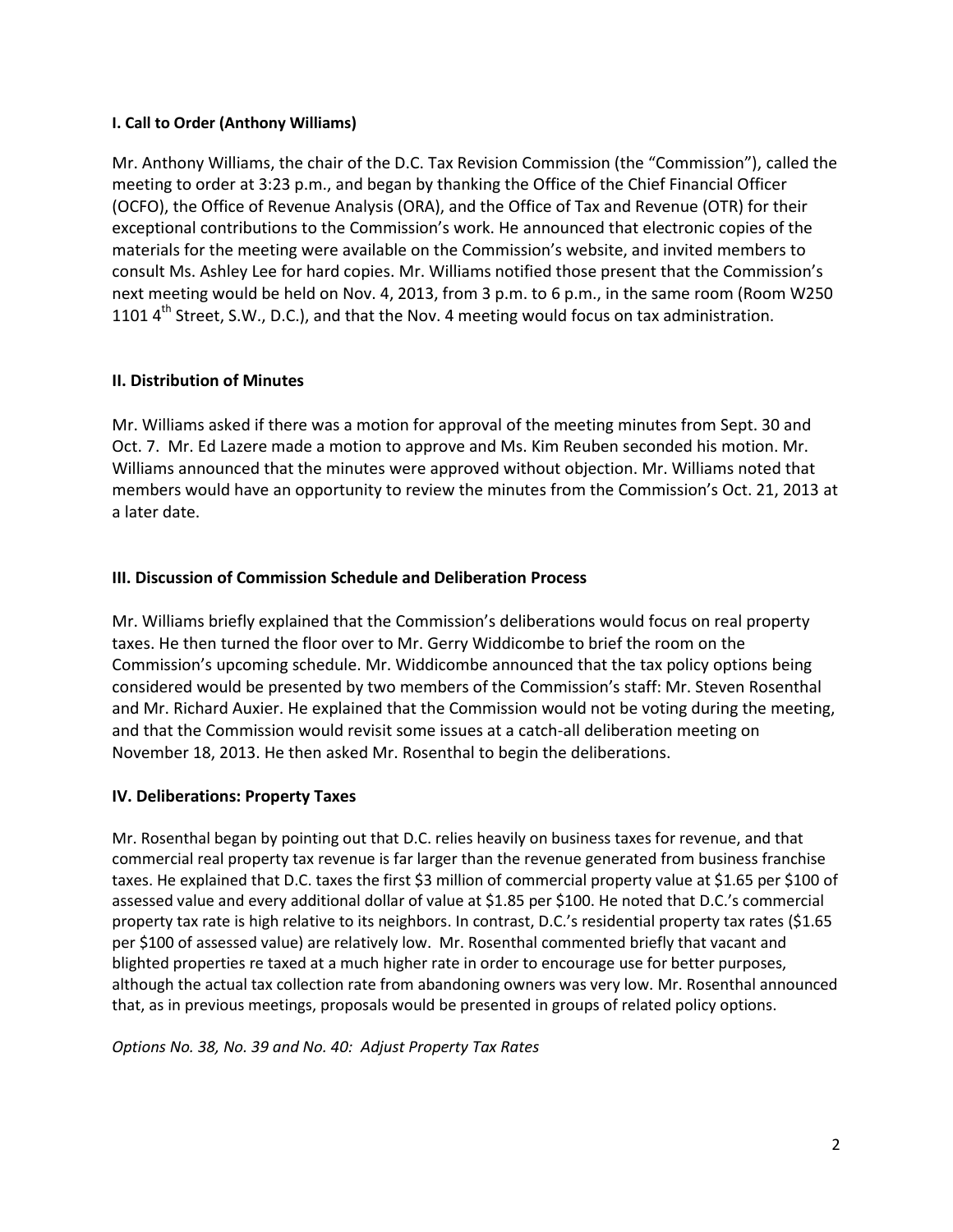Mr. Rosenthal explained that option No. 38 reduces the tax rate on commercial and increases it on residential property, option No. 39 lowers the rate on commercial property (with no corresponding change to residential property), and option No. 40 taxes all commercial property at the same rate (\$1.85 per \$100) and creates a tax credit for small business.

Mr. Rosenthal noted that the multiple options for rate changes in No. 38 were all revenue neutral—the revenue increase in the residential tax hike offsets the decrease in the commercial rate cut. He said such changes would bring D.C.'s tax rates more in line with surrounding jurisdictions. But he also mentioned that D.C.'s high commercial tax rates reflect the reality that D.C. has very valuable commercial property.

Ms. Reuben asked what the rental payment is per square foot in D.C., and how it is affected by the proposed rate changes. Mr. Widdicombe answered that the rate in D.C. is about \$50 per square foot, compared to \$40 to \$45 in neighboring jurisdictions, and added that a lot of the rate differential is due to varying tax rates. He pointed out that higher tax rates on commercial property help reduce the tax burden on residents by shifting it business and non-residents.

Mr. Stefan Tucker noted that commercial property tax rate in Tysons (a locality in Virginia) is not very different from the rate in D.C. He said that high property values in D.C. are responsible for the difference in total tax burdens on commercial properties. As such, he did not see a reason to lower rates.

Ms. Reuben commented that D.C.'s property taxes are high to compensate for D.C.'s inability to tax income at the source. She suggested that perhaps instituting a local services tax on employers (as discussed in the Oct. 21 meeting) may balance any cuts to the commercial rate.

Mr. Tucker responded that the large amount of exempt property in D.C. is what drives the higher commercial property tax rates and not D.C.'s inability to tax non-resident income.

Ms. Catherine Collins noted that residents pay the property tax and the income tax, and that she was uncomfortable with considering the option to raise the residential property tax rate.

Ms. Reuben responded that the Commission might consider raising the property tax in order to pay for cuts to the income tax.

Mr. Fitzroy Lee noted that D.C.'s nominal property tax rates are not the same as effective tax rates. Properties in D.C. are eligible for numerous relief options that decrease tax burdens.

Mr. Ed Lazere added that D.C. has a law that triggers reductions in the property tax rates if total revenues grow at excessive levels. He advocated removing these triggers.

Mr. Anthony Williams stated that he had no desire to raise taxes on residential property because this would remove a competitive advantage for the city.

Ms. Pauline Schneider noted that while the cost of taxes on business property can be spread over several years, residents must pay the tax with annual income. She added that D.C. is currently doing pretty well in attracting business and saw little need to lower commercial tax rates.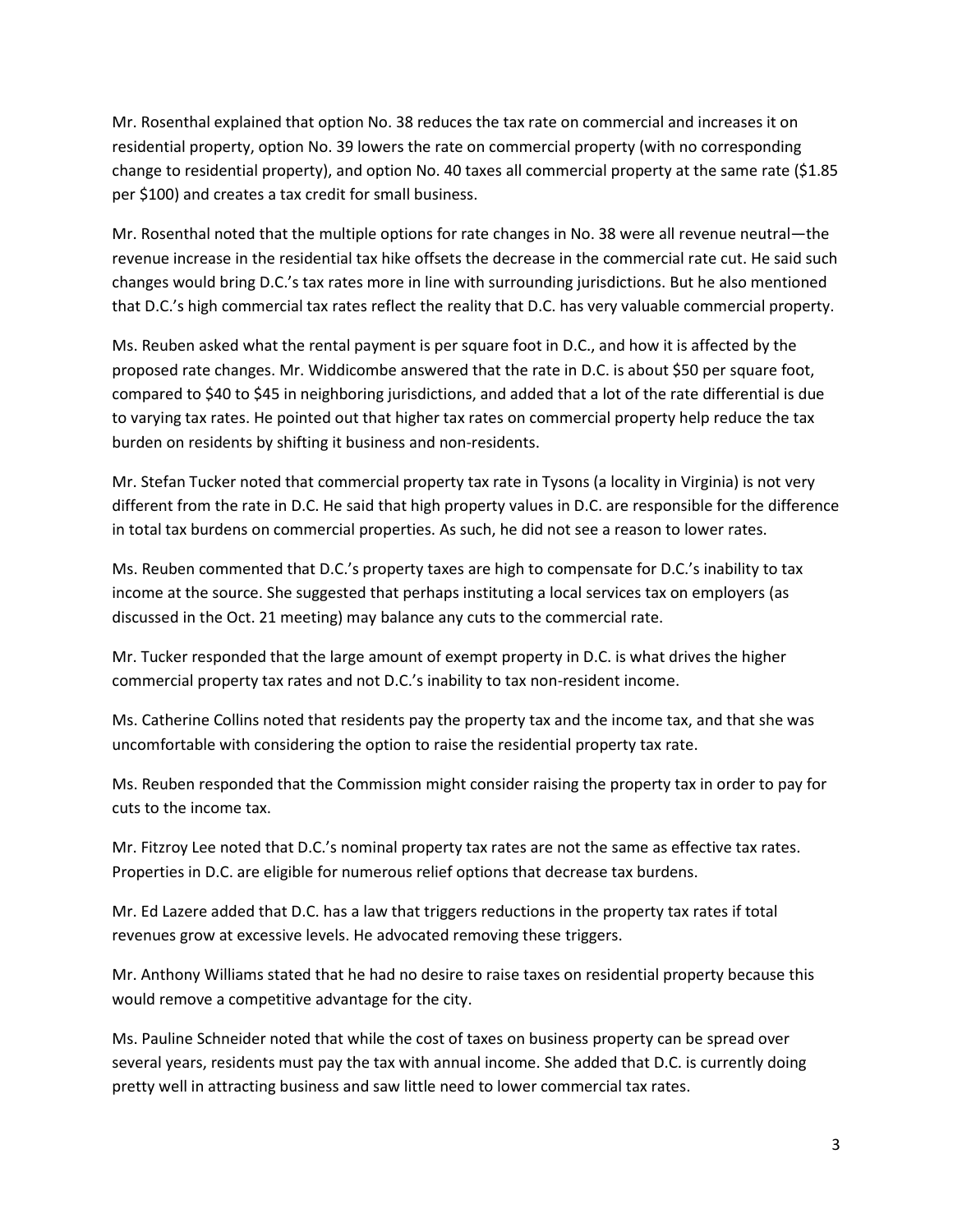Mr. Lazere added that D.C.'s commercial vacancy rate is consistently lower than in the surrounding jurisdictions in Maryland and Virginia.

Mr. Rosenthal explained that option No. 40 would apply one tax rate (\$1.85 per \$100) to all commercial property, and assist small businesses with a tax credit. He added that this would target tax relief to small businesses rather than the current policy of providing relief to all property owners via the lower rate on the first \$3 million of property.

Mr. Lazere commented that current two-tiered rate is not well targeted; providing benefits to all property owners instead of small businesses. He argued that providing a tax credit based on gross receipts would be more administratively complex but better policy. He also noted that a targeted credit could also benefit businesses that rented instead of owning property. Mr. Lazere said a related proposal is in current D.C. Council legislation proposed by Councilmember Tommy Wells.

Ms. Schneider asked whether the Commission should weigh in on pending legislation.

Ms. Reuben agreed that helping small businesses that rent was a worthy idea.

# *Options No.41: Eliminate the "vacant" and "blighted" property classifications or combine them.*

Mr. Rosenthal said option No. 41 would eliminate the "vacant" and "blighted" property classifications along with the higher tax rates that apply to such properties—or combine them and apply one rate (\$5, \$7.50, or \$10 per \$100 of assessed value). He explained that these proposed changes would eliminate some of the administrative complexity involved in identifying and taxing such properties.

Ms. Schneider said that she understood why the Commission might want to do impose higher rates on vacant and blighted properties, but questioned whether it is worth the trouble given that it raises very little revenue. She asked whether vacant or blighted properties typically get sold if the tax liability is never satisfied.

Mr. Auxier said that many properties are not purchased because the owners are in financial trouble, and the cost of the accumulating tax bill makes the cost prohibitive for new buyers.

Mr. Williams said the higher rates were created when blighted and abandoned property were acute problems for the city. Since their implementation, however, D.C. has seen substantial economic growth and this sort of tax-based motivation may no longer be necessary.

Mr. Tucker said he still saw value in the special tax rates. He also asked how liens are administered, and more specifically, inquired about how a vacant building is defined.

Mr. Jed Ross, an employee of the D.C. Department of Consumer and Regulatory Affairs (DCRA) introduced himself and explained that he was previously in charge of overseeing all vacant and blighted properties in D.C. He explained that taxpayers are required to register properties as vacant if they are vacant for over 30 days. He added that people do not typically follow this rule, but an enforcement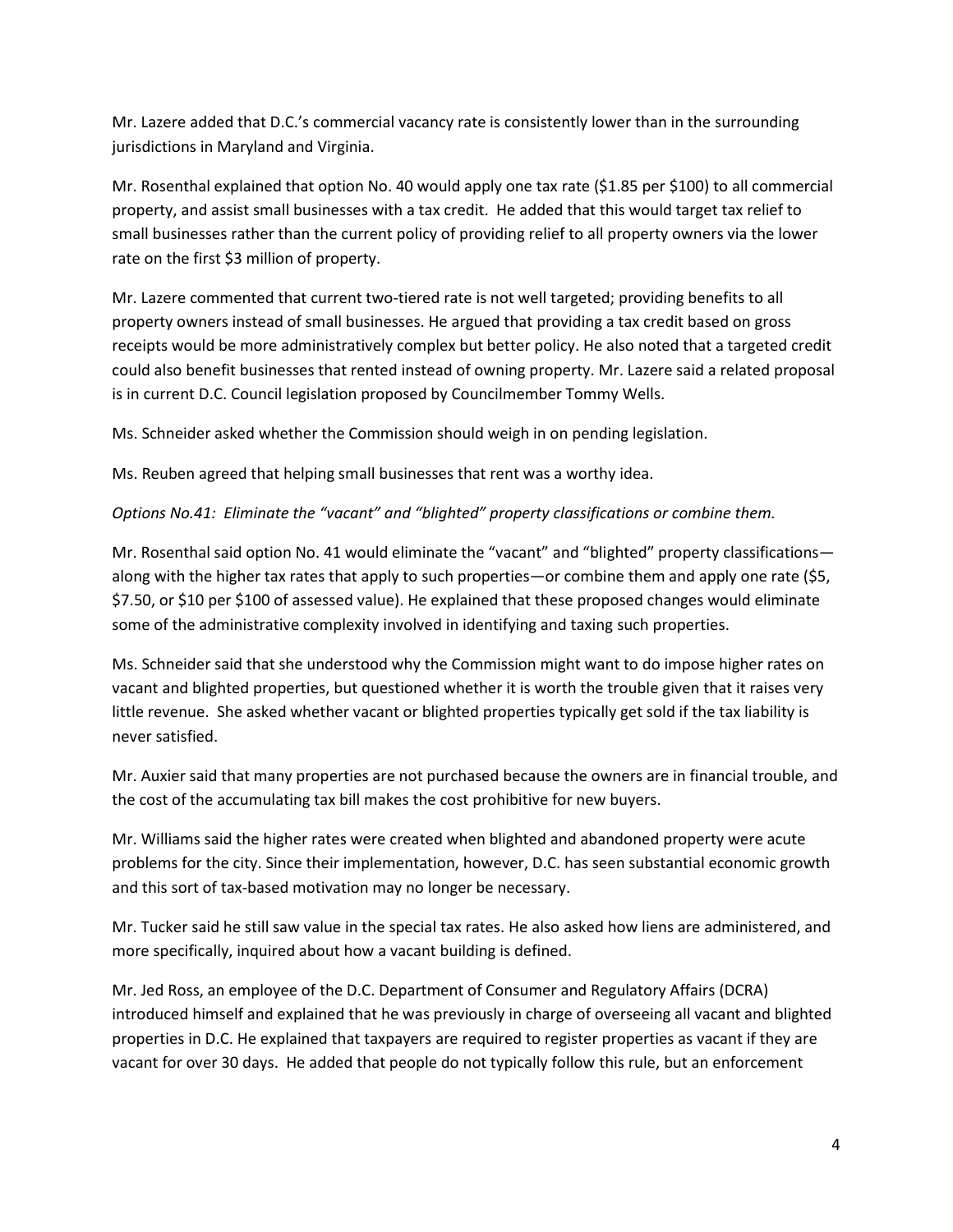mechanism is in place. Mr. Ross also explained that taxpayers typically appeal to DCRA for an opportunity to use the money to get the classification overturned rather than pay tax.

Ms. Reuben asked whether taxpayer request are usually granted.

Mr. Ross explained that requests are typically granted because owners have time to fix their properties.

Mr. Widdicombe asked for an explanation of what a blighted property is.

Mr. Ross answered that a boarded-up building is prima facie evidence that a property is blighted. He noted that there are no exemptions for blighted properties, while some exist for vacant properties.

# *Option No. 42: Provide "Circuit Breaker" Relief via the Property Tax Instead of the Individual Income Tax*

Mr. Rosenthal explained that option No. 42 would change how D.C. provides property tax relief to lowincome residents. Currently, such tax relief (known as a "circuit breaker" program) is delivered through the individual income tax: qualified low-income residents with high property tax payments get an income tax credit, known as Schedule H. Under the proposal, qualified residents would instead receive a reduction in their property tax payment. Mr. Rosenthal noted this change would provide more direct tax relief but also would not be available to renters (who benefit from the current program). He then stated that the Commission's subcommittee, created to examine all low-income tax relief programs in a more holistic manner, was studying the issue and asked Ms. Reuben to comment on the program.

Ms. Reuben said the subcommittee is considering providing relief through a combined approach that included a property tax credit for property owners and an income tax credit for renters

Ms. Collins added that it might make more sense for the Commission t described the credit to renters as a "renter's credit" rather than a property tax credit. She noted that this would be a way of giving people some relief who can't afford to live in the city.

Ms. Hinze asked if anyone could weigh in on whether providing relief via the property tax would simplify administration or not. Mr. Rosenthal suggested that the Commission could get Mr. Steve Cordi to address administration during the Commission's next meeting.

Mr. Lazere noted that a circuit breaker program is a way to connect property taxes to income (and therefore ability to pay). He voiced concern that it is not clear how to implement this measure, and said that there is no easy answer.

Mr. Rosenthal expressed hope that the subcommittee would be able to address administrative concerns at a future meeting, and said that the Commission would ask Mr. Steve Cordi to address this as well.

*Option No. 43: Eliminate the Senior Tax Credit and Option No. 44 Eliminate or Reduce the Homestead Deduction.* 

Mr. Rosenthal noted that D.C. offers a generous senior property tax credit to residents ages 65 and older who have an adjusted gross income below \$125,000. He explained that D.C. also offers a very generous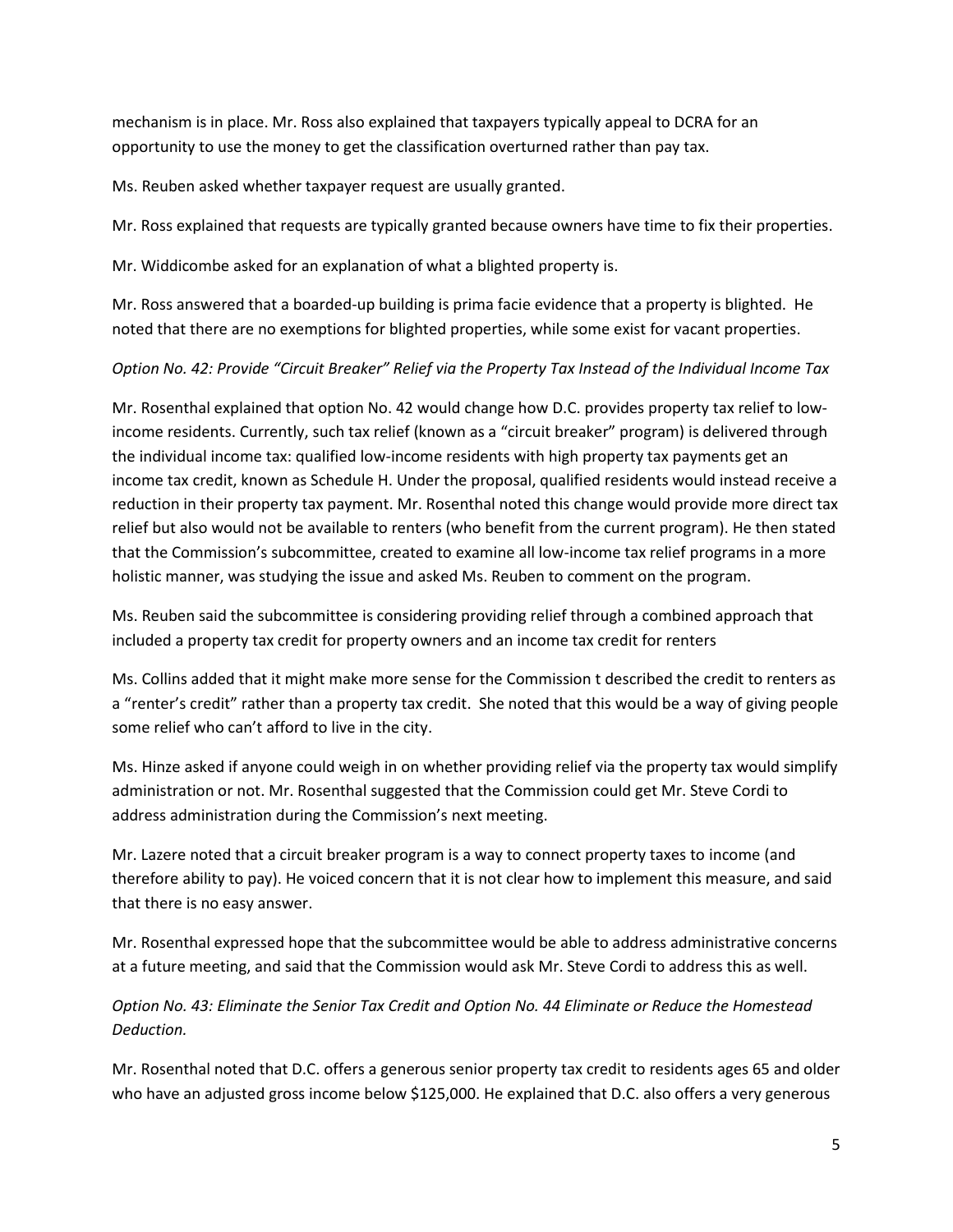homestead deduction, and that he coupled options No. 43 and 44 together because they both shrink the property tax base.

Mr. Rosenthal pointed out that Virginia and Maryland also provide property tax relief to seniors but are not as generous as D.C. He also reported that neither state provides a homestead deduction.

Ms. Reuben commented that since D.C. recently increased the income threshold on the senior tax credit that it would be difficult to convince the Council to now eliminate it. She added that the homestead deduction benefits only residents who are paying income taxes. Therefore, eliminating the deduction to pay for a lower tax rate (that would benefit all property owners) might shift the tax burden to residents.

Mr. Widdicome stated that of approximately 145,000 homes in D.C., 87,000 receive the homestead deduction while 58,000 do not.

Mr. Tucker asked whether D.C. has a way of verifying residency claims for those claiming the homestead deduction.

Mr. Steve Cordi, the Deputy CFO, introduced himself and explained that D.C. sends out inquiries to residents, and that those who fail to respond are not eligible for the homestead deduction.

Mr. Tucker said that New York assumes that those who purchase homes are New York are residents and forces them to prove that they are not. He said D.C. should consider using such an assumption in an effort to collect more income taxes.

Ms. Hinze asked for a description of the legislation proposed by Councilmember Anita Bonds that also attempts to provide property tax relief to seniors. Mr. Lazere explained that the new legislation would eliminate all property tax payments for residents ages 75 and older, who have lived in the city for 25 years and earn less than \$60,000 in income.

# *Option No. 45: Introduce "Equal Yield Budgeting" for Commercial Property*

Mr. Rosenthal explained that D.C.'s current commercial property tax revenues are not allowed to grow by more than 10% annually. If the 10% threshold is surpassed then the tax rate on the first \$3 million of property (currently \$1.65 per \$100) is lowered until the revenue threshold is reached. He explained that option No. 45 extends that concept so that in years when collections are projected to grow by more than 3%, tax rates would be lowered to meet a new 3% threshold. Additionally, in years when collections are projected to decline by more than 3%, tax rates would be increased to limit the commercial tax revenue decline to established threshold.

Mr. Widdicombe said that although D.C. is currently doing well, establishing such benchmarks is something that other cities do to protect from big drops in revenue when commercial property assessments substantially decrease.

Mr. Lazere stated that, from a policy perspective, D.C. should not cap budget growth at 3% a year because service costs are rising at a rate of much higher than 3% a year. He further argued that capping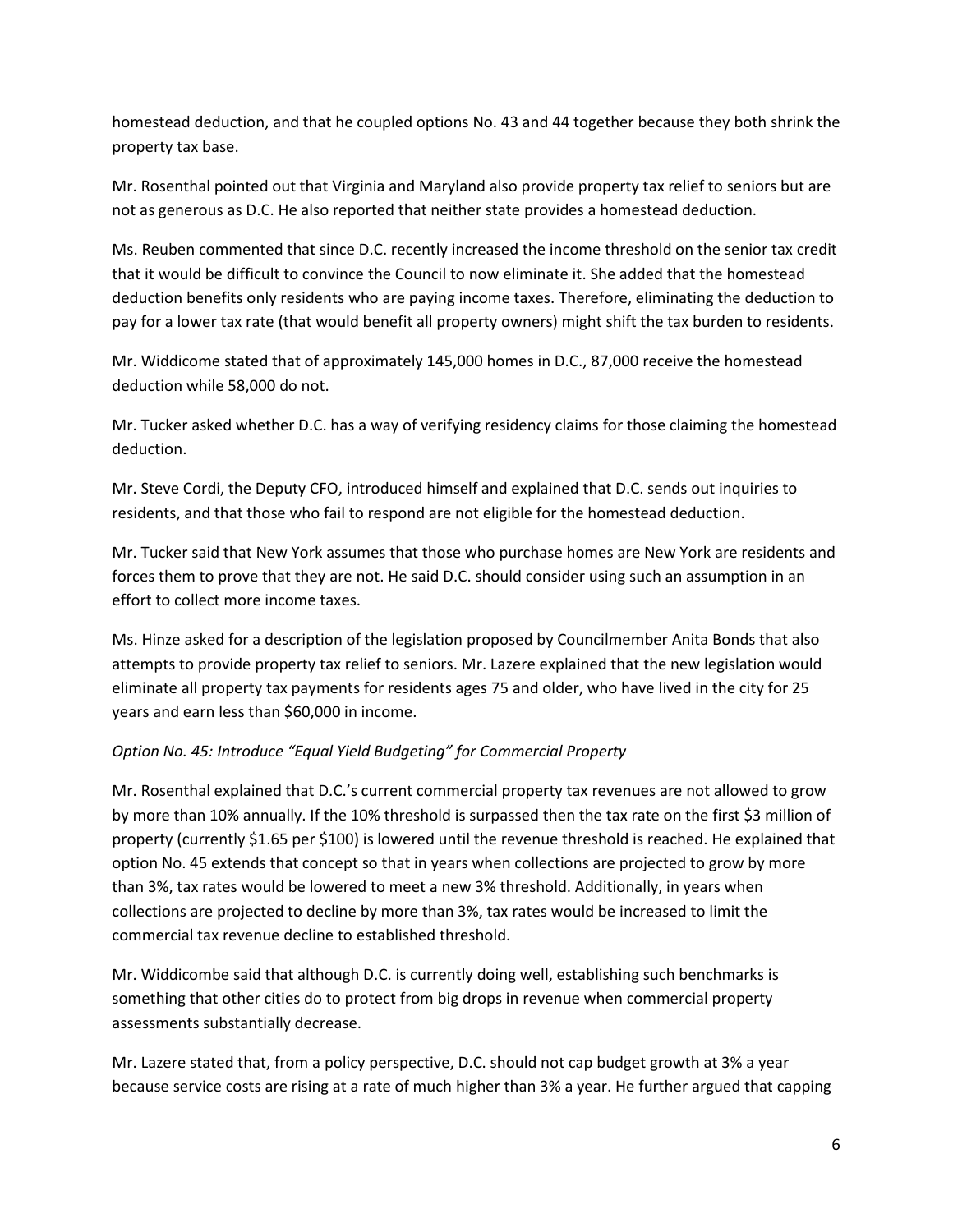revenue was outside of the Commission's agenda. Mr. Lazere said elected officials can decide to lower rates when necessary and that there is no reason to put a cap on such a strong base of tax revenue.

Ms. Reuben said that 3% is way too low of a target. She suggested 7%, which is the current growth threshold for D.C.'s residential property.

Mr. Williams stated that it is the Commission's job to recommend the overall level of revenue that D.C. should aim to collect, and to determine the structure of that tax system. He disagreed with the idea that expenditures require exponential growth and said that legislatures need to be reined in to curb future spending. He added that revenue constraints force government to function more efficiently, and that without constraint the government can overburden their communities.

Ms. Collins suggested that D.C. could take a middle road by providing taxpayers with a proof of tax notifications, showing what their rates would be in order to generate the same amount of revenue as last year, and then in order to increase the rate beyond that limit, D.C. would have to take some sort of proactive measures.

Mr. Lazere said that he appreciates Mr. Williams' suggestions, but that the Commission's goal is to provide revenue-neutral recommendations and not comment on the appropriate size of government. He also asked why commercial property should be singled out for a cap. Why not cap individual income tax revenue?

Ms. Reuben disagreed with Mr. Lazere and said that a way of keeping assessment from automatically translating into revenues is not necessarily a bad thing.

Mr. Lazere pointed out that virtually every tax rate in city had been reduced recently, with the only increase being in hotel taxes for the convention center, and that D.C.'s total taxes are lower than they were 15 years ago.

Mr. Williams commented that Mr. Lazere's point is well articulated, but that he saw merit in tax revenue restrains.

# *Option No. 46: Tax Land and Buildings at Different Rates*

Mr. Rosenthal explained that the next option would collect the same amount of tax revenue as current policy but tax land at a higher rate than buildings. He said taxing buildings at a lower rate would incent owners to enhance their property value through development.

Ms. Scheider asked whether it isn't implicit now that land gets valued at one level and property at another level, and whether D.C. wasn't essentially doing this already. Mr. Widdicombe responded that while both land and buildings are assessed that the total is the only thing people currently care about. Splitting the rate could affect behavior.

Mr. Tucker said that the current system is simple and straight forward and warned against creating new administrative problems.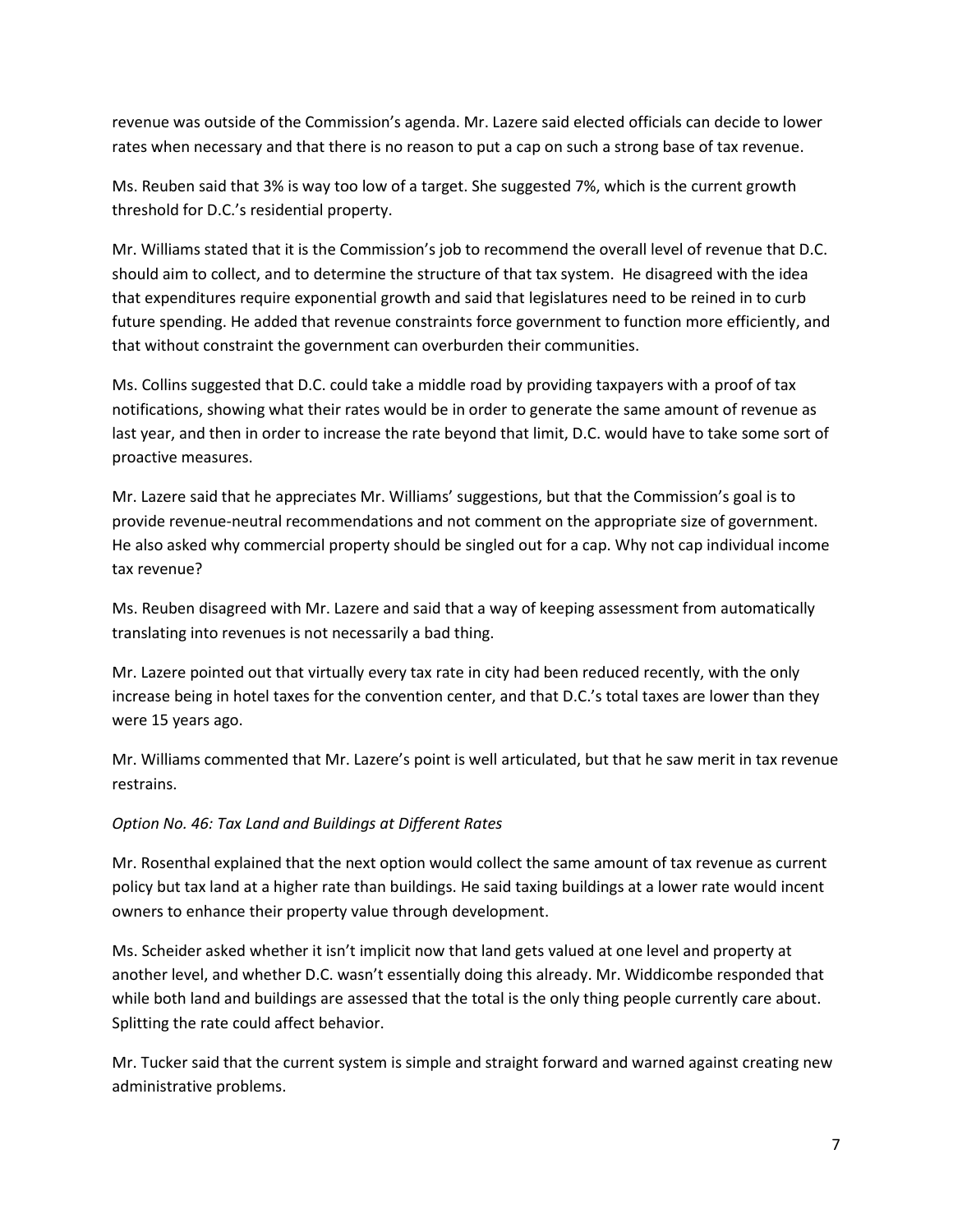### *Option No. 47-49: Residential Property Assessment Limitations*

Mr. Rosenthal explained that these options pertain to D.C.'s assessment limitation. Currently, if a taxpayer qualifies for a homestead deduction then her annual assessment cannot rise by more than 10%. Option No. 47 would eliminate the limitation. In contrast, option No. 48 would further restrict assessment growth to 5% annually. Option No. 49 would increase the minimum assessment from 40% to 50% (or higher) of market value.

Mr. Lazere commented that he was not originally a fan of assessment limitations, but noted that limitations provide protection for taxpayers when property values are rising but incomes are not. He added that he was not sure whether D.C. should decrease the assessment limitation to 5%, because the average home in D.C. is already assessed at approximately three-fourths of market value. He stated that he would he would be okay with raising the floor of taxable assessment to at least 60% of market value.

Ms. Reuben suggested that if the Commission decides to raise the assessment limit, it should consider doing so over a span of time to prevent a substantial one-year increase in property taxes.

### *Option No. 50: Eliminate Miscellaneous Property Tax Exemptions*

Mr. Rosenthal explained that D.C. has numerous properties that are exempt from taxes. Option No. 50 would eliminate these exemptions for property labeled as "miscellaneous" by ORA that are also office buildings valued at more than \$3 million. There are currently 21 of these buildings.

Mr. Williams noted that many organizations receiving property tax exemptions get such a subsidy because D.C. believes they provide value to the city. He said removing individual exemptions would be problematic.

Mr. Tucker said that when these exempt properties expand they take away commercial, and therefore taxable, property from the city.

Ms. Hinze asked why only property valued at more than \$3 million should be considered.

Ms. Collins asked how accurate assessments are on tax-exempt property. There was general agreement that these estimates are not precise.

### *Option No. 51: Create a PILOT Program for Tax Exempt Properties*

Mr. Rosenthal explained that option No. 51 establishes a payment in lieu of taxes (PILOT) program for certain organizations that do not currently pay property taxes. The payment would be voluntary and negotiated between property owners and the D.C. government. The payment is made to offset the burden these properties put on city services.

Ms. Collins commented that this creates transparency problems.

Ms. Schneider said that the problem is that the payment would not be uniform.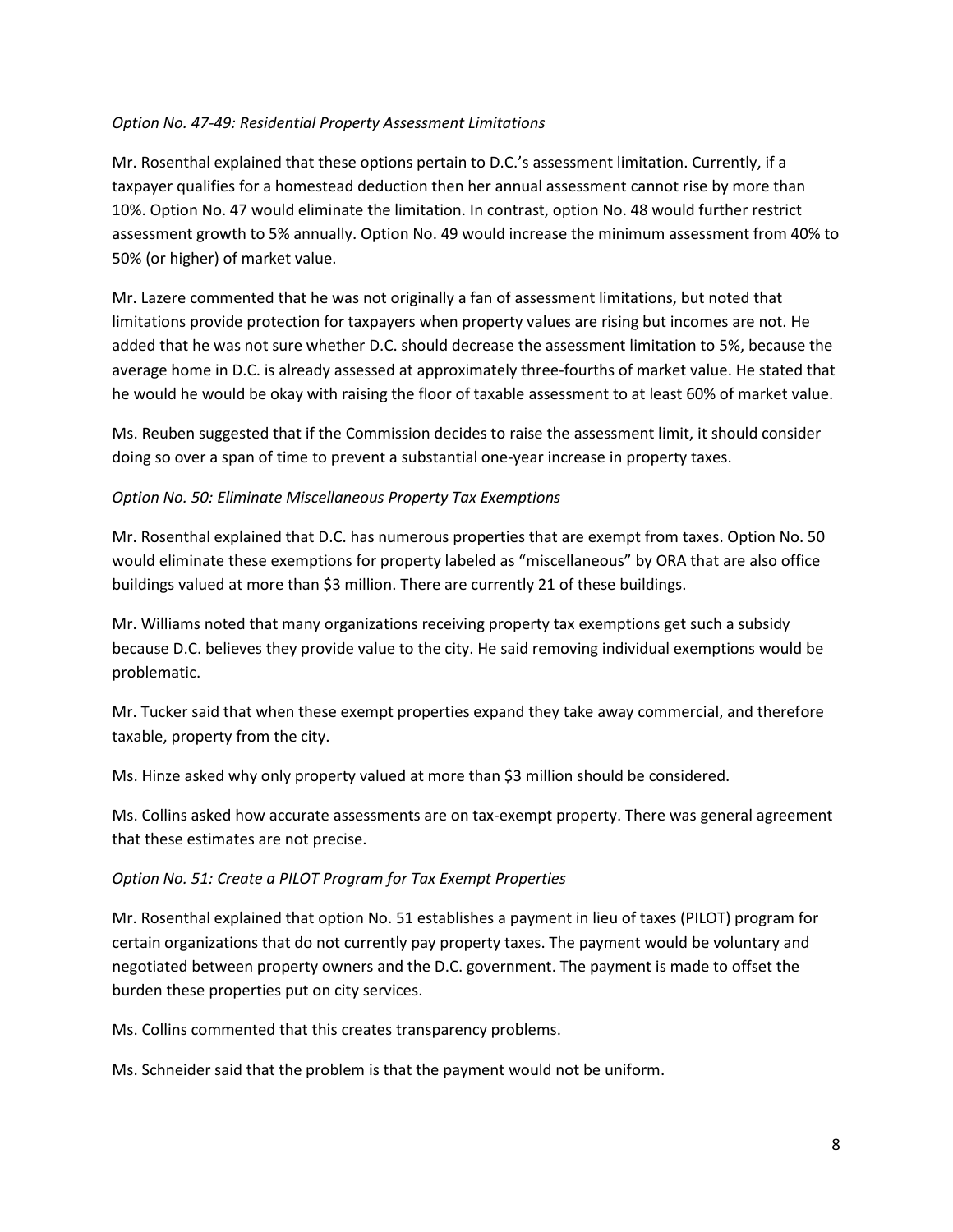Ms. Reuben said a PILOT would be a hard sell in D.C. given that tax revenues are currently doing well. She said only organizations looking to expand would need to make deals with D.C.

Mr. Tucker said that he prefers that these universities pay taxes, but in the absence of the ability to impose a tax that these entities should bare some burden. He said a PILOT is probably the best option for D.C. to recoup some of this tax revenue.

Mr. Lazere agreed that this idea makes sense because many major institutions with valuable property currently pay nothing in property taxes. He added that a PILOT would extract some fraction of what they would be paying if eligible for property taxes. However, he noted that another option was creating a per-employee tax, as discussed at a previous meeting.

*Option No. 52: Establish Criteria for Property Tax Exemptions, Option No. 53: Regularly Review and Sunset Legislated Tax Expenditures, Option No. 54: Improve Criteria to Grant Tax Abatements*

Mr. Rosenthal explained that these three proposals are process options: ways to establish criteria for tax property expenditures. He asked how much the commissioners wanted to weigh in on process.

Ms. Schneider said that regular review of tax exemptions is a good idea worth pursuing.

Ms. Reuben agreed.

Ms. Collins said testing expenditures before implementation and reviewing results after are both good ideas. She said organizations should be forced to justify their expenditures.

Mr. Lazere said that D.C. lags behind almost every other state in its review process, and that the Commission should review all of D.C.'s tax expenditures and not just property tax expenditures.

Mr. Auxier said that, while the options before the Commission were specific to the property tax, that a larger policy option to review all expenditures—provided by the Pew Charitable Trusts—would be included in a future meeting.

Mr. Williams commended Pew for their report, but added that some of D.C. recent economic growth is the result of aggressive public policies such as tax expenditures. He said there is a cost in excessive review that should not be ignored.

While there was some agreement that creating criteria for expenditures was a good idea, that D.C.'s current "but for" test on property tax abatements (option No. 54) is doing a good job and does not need to be changed at this time.

*Option No. 55: Increase the Deed Tax Rate for Commercial Property from 2.9% to 4%, Option No. 56: Eliminate Deed Taxes or Reduce the Combined Rate to 0.433%, Option No. 57: Eliminate Notch in Deed Tax Rate by Using Marginal Rates, Option No. 58: Create More Brackets With Marginal Rates.*

Mr. Rosenthal noted that these options were complied with the great and much appreciated assistance of Jason Juffras, a fiscal analysis with ORA. Mr. Rosenthal said that D.C. has both a deed recordation and